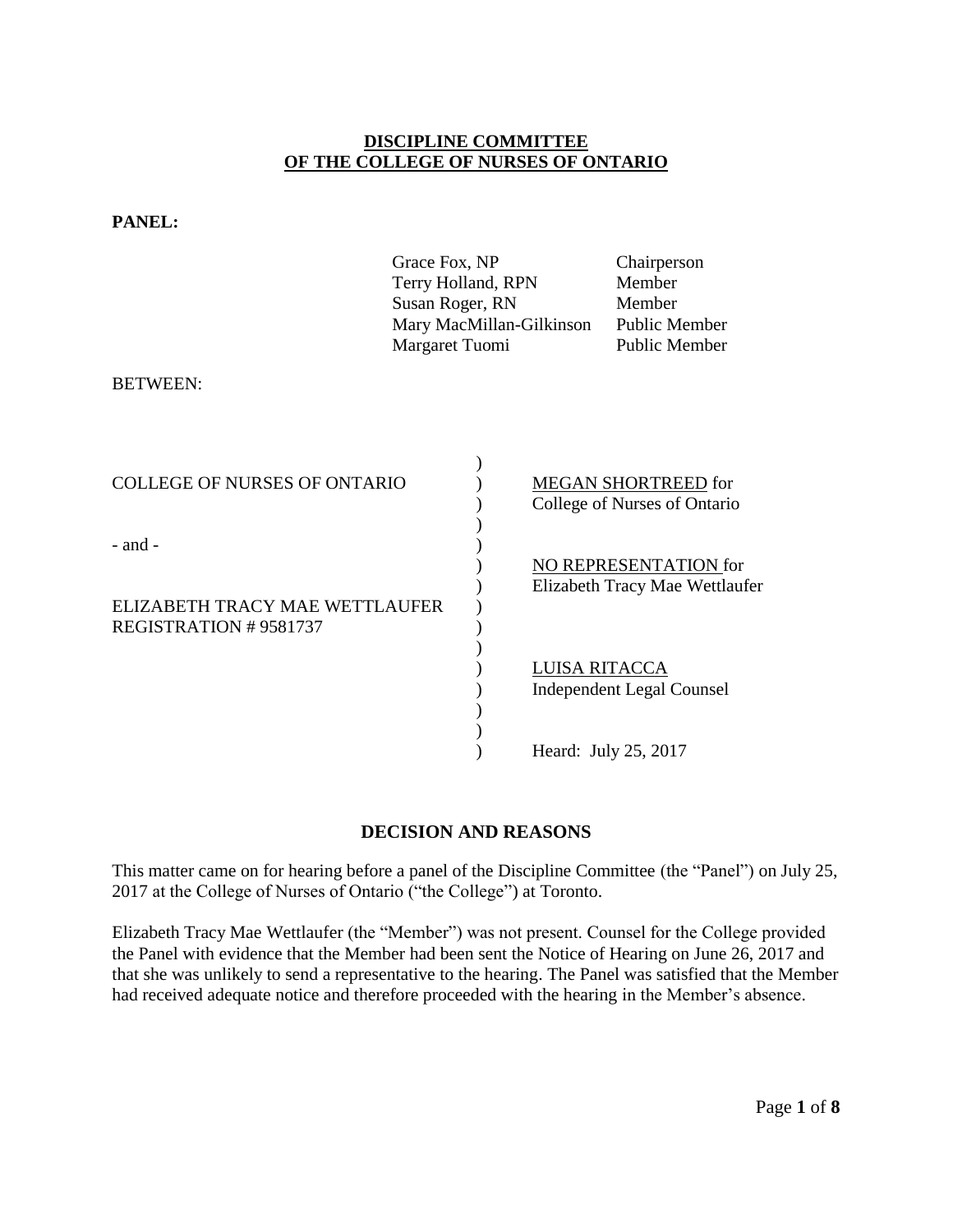Decision and Reasons Re: CNO and Elizabeth Tracy Mae Wettlaufer Reg. No: 9581737

### The Allegations

The allegations against the Member as stated in the Notice of Hearing dated June 23, 2017 are as follows.

# **IT IS ALLEGED THAT:**

- 1. You have committed an act of professional misconduct as provided by subsection 51(1)(c) of the *Health Professions Procedural Code* of the *Nursing Act, 1991*, S.O. 1991, c. 32, as amended, and defined in subsection 1(7) of *Ontario Regulation* 799/93, in that while employed as a Registered Nurse, you abused a client verbally, physically or emotionally, by administering overdoses of insulin to the following clients with the intent to harm and/or cause their death:
	- a. on or between June 25, 2007 and December 31, 2007, to Clotilde Adriano at Caressant Care Nursing Home, in Woodstock, Ontario ("Caressant"); and/or
	- b. on or between June 25, 2007 and December 31, 2007, to Albina Demedeiros at Caressant; and/or
	- c. on or about August 11, 2007, to James Silcox at Caressant; and/or
	- d. on or between December 22, 2007 and December 23, 2007, to Maurice Granat at Caressant; and/or
	- e. on or between September 1, 2008 and December 31, 2008, to Wayne Hedges at Caressant; and/or
	- f. on or between January 1, 2008 and December 31, 2009, to Michael Priddle at Caressant; and/or
	- g. on or between October 13, 2011 and October 14, 2011, to Gladys Millard at Caressant; and/or
	- h. on or between October 25, 2011 and October 26, 2011, to Helen Matheson at Caressant; and/or
	- i. on or between November 6, 2011 and November 7, 2011, to Mary Zurawinski at Caressant; and/or
	- j. on or between July 13, 2013 and July 14, 2013, to Helen Young at Caressant; and/or
	- k. on or between March 22, 2014 and March 28, 2014, to Maureen Pickering at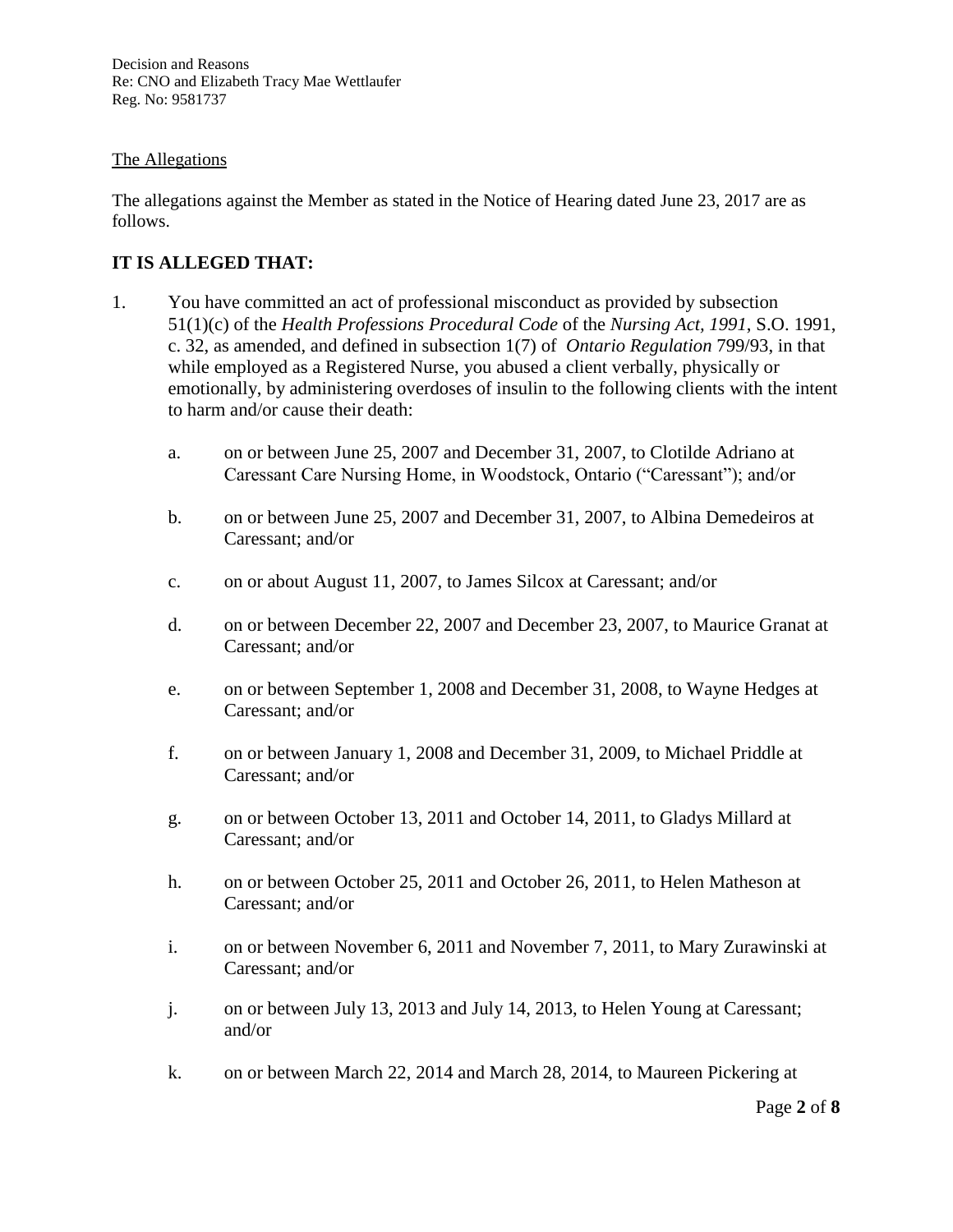Caressant; and/or

- l. on or between August 23, 2014 and August 31, 2014, to Arpad Horvath at Meadow Park Nursing Home, in London, Ontario; and/or
- m. on or between September 1, 2015 and September 30, 2015, to Sandra Towler at Telfer Place Long Term Care Facility, in Paris, Ontario; and/or
- n. on or about August 21, 2016, to Beverly Bertram at the client's home in Ingersoll, Ontario, while working for Saint Elizabeth Health Care; and/or
- 2. You have committed an act of professional misconduct as provided by subsection 51(1)(c) of the *Health Professions Procedural Code* of the *Nursing Act, 1991*, S.O. 1991, c. 32, as amended, and defined in subsection 1(37) of *Ontario Regulation* 799/93, in that while employed as a Registered Nurse, you engaged in conduct or performed an act, relevant to the practice of nursing, that, having regard to all the circumstances, would reasonably be regarded by members as disgraceful, dishonourable or unprofessional, by administering overdoses of insulin to the following clients with the intent to harm and/or cause their death:
	- a. on or between June 25, 2007 and December 31, 2007, to Clotilde Adriano at Caressant Care Nursing Home, in Woodstock, Ontario ("Caressant"); and/or
	- b. on or between June 25, 2007 and December 31, 2007, to Albina Demedeiros at Caressant; and/or
	- c. on or about August 11, 2007, to James Silcox at Caressant; and/or
	- d. on or between December 22, 2007 and December 23, 2007, to Maurice Granat at Caressant; and/or
	- e. on or between September 1, 2008 and December 31, 2008, to Wayne Hedges at Caressant; and/or
	- f. on or between January 1, 2008 and December 31, 2009, to Michael Priddle at Caressant; and/or
	- g. on or between October 13, 2011 and October 14, 2011, to Gladys Millard at Caressant; and/or
	- h. on or between October 25, 2011 and October 26, 2011, to Helen Matheson at Caressant; and/or
	- i. on or between November 6, 2011 and November 7, 2011, to Mary Zurawinski at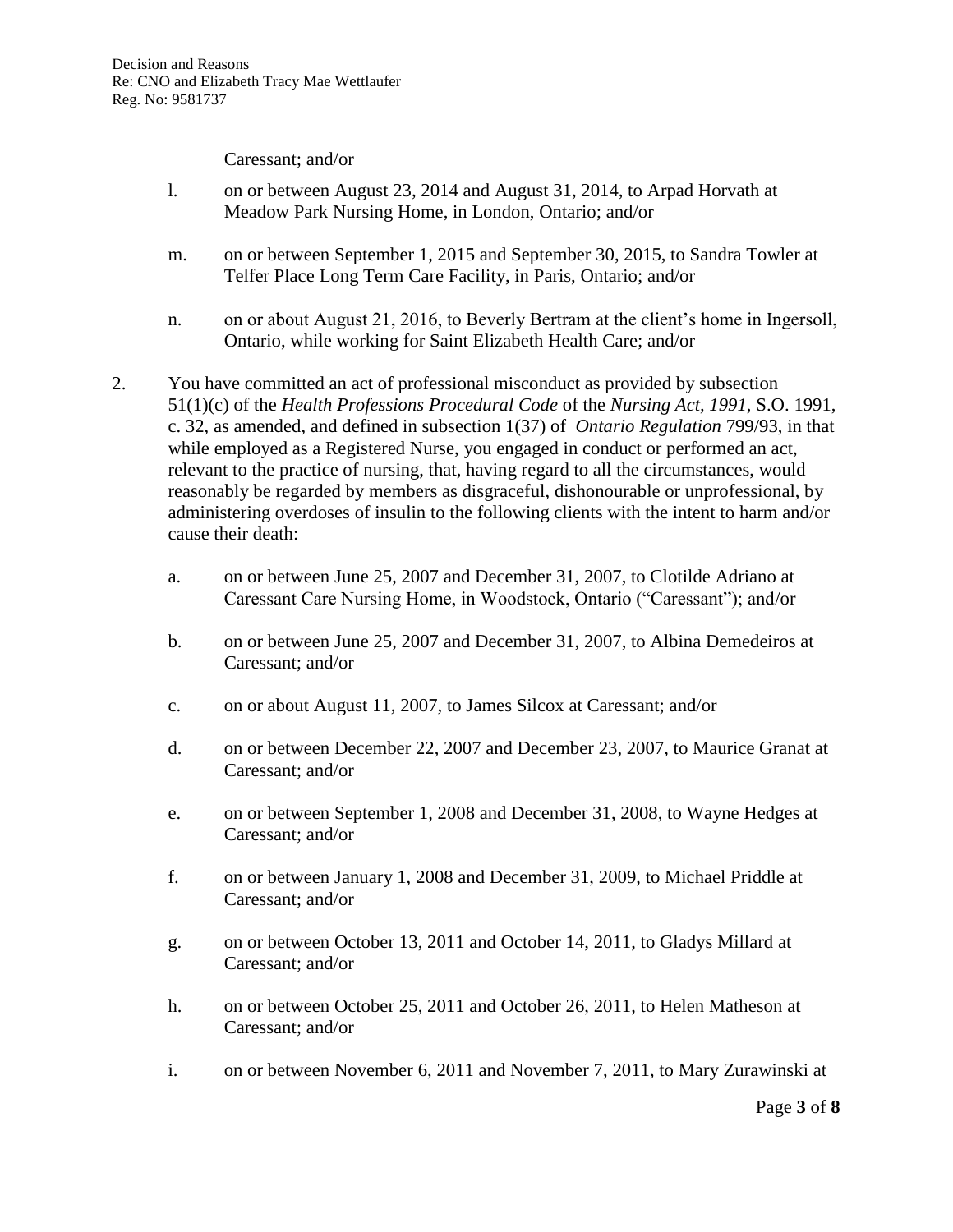Caressant; and/or

- j. on or between July 13, 2013 and July 14, 2013, to Helen Young at Caressant; and/or
- k. on or between March 22, 2014 and March 28, 2014, to Maureen Pickering at Caressant; and/or
- l. on or between August 23, 2014 and August 31, 2014, to Arpad Horvath at Meadow Park Nursing Home, in London, Ontario; and/or
- m. on or between September 1, 2015 and September 30, 2015, to Sandra Towler at Telfer Place Long Term Care Facility, in Paris, Ontario; and/or
- n. on or about August 21, 2016, to Beverly Bertram at the client's home in Ingersoll, Ontario, while working for Saint Elizabeth Health Care.

### Member's Plea

Given that Ms. Wettlaufer was not present nor represented, she was deemed to have denied the allegations in the Notice of Hearing. The hearing proceeded on the basis that the College bore the onus of proving the allegations in the Notice of Hearing against the Member.

#### **Overview**

Ms. Wettlaufer was found guilty in the Ontario Superior Court of eight counts of 1<sup>st</sup> degree murder, four counts of attempted murder and two counts of aggravated assault. In all cases, she administered overdoses of insulin to 14 clients in her care. Eight of those clients died as a result of Ms. Wettlaufer's actions. Her victims were vulnerable and/or elderly patients living in long-term care or requiring care in their homes.

Ms. Wettlaufer resigned her certificate of registration on September 30, 2016 and was no longer a member of the College at the time of her conviction however the conduct in question did occur when she was a member.

The Panel received extensive documentary evidence confirming Ms. Wettlaufer's deliberate conduct and her admission of guilt made to her attending clinician at the Centre for Addiction and Mental Health ("the CAMH"), the police, the College investigator and the Court during her criminal trial.

Ms. Wettlaufer was a registered nurse from 1995 until her resignation in September 2016. She is now serving a life sentence having pleaded guilty to intentionally overdosing patients between 2007 and 2016.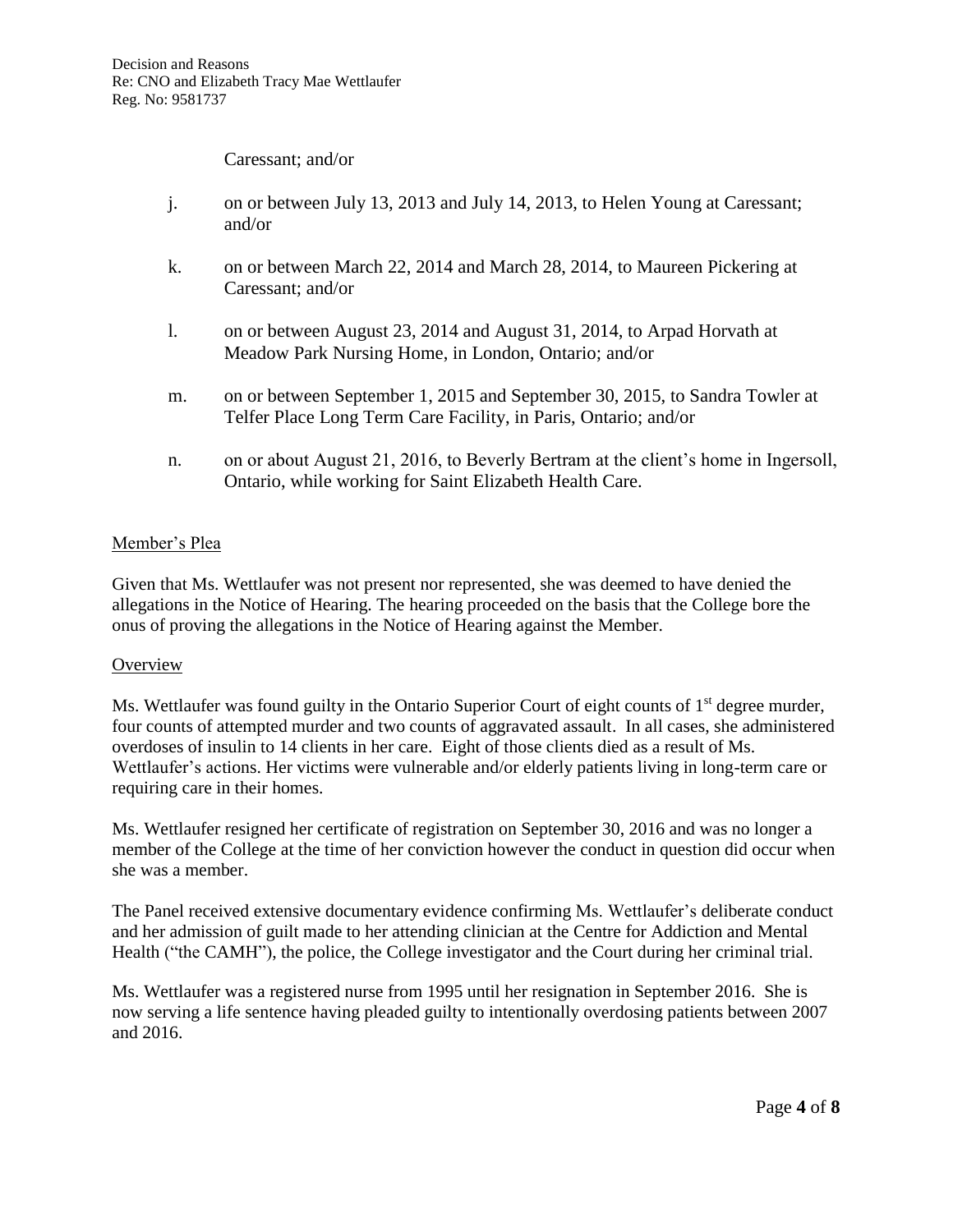Decision and Reasons Re: CNO and Elizabeth Tracy Mae Wettlaufer Reg. No: 9581737

The Panel found Ms. Wettlaufer committed professional misconduct by administering overdoses of insulin to the clients with the intent to harm and/or cause their death, and engaged in conduct that would be regarded by members of the profession to be disgraceful, dishonourable and unprofessional.

#### The Evidence

The Panel received into evidence nine exhibits. Five of the exhibits were documents created for or were related to Ms. Wettlaufer's criminal proceedings. College Counsel provided the Panel with the Ontario Superior Court of Justice Record of Indictment, the Member's Agreed Statement of Facts on Guilty Plea, and a partial transcript of the proceedings before Justice B. Thomas. The evidence, including Ms. Wettlaufer's admissions to the Court, established her premeditated intention to kill and/or harm her clients.

The evidence presented also included significant information about each of Ms. Wettlaufer's victims. College Counsel reviewed the victims' circumstances for the Panel.

The Panel heard that, after being admitted to CAMH on September 16, 2016, Ms. Wettlaufer informed her psychiatrist that she had harmed several of her clients. On September 24, 2016, she disclosed that she had overdosed clients with the intention to cause their deaths. This admission was reported to the police by Ms. Wettlaufer's psychiatrist. On September 30, 2016, Ms. Wettlaufer resigned her certificate of registration with the College. On October  $6<sup>th</sup>$ , 2016, criminal charges were laid against Ms. Wettlaufer with further charges added in January 2017.

In January 2017, the police requested that the College limit its investigation to enable the criminal investigation to proceed unimpeded. On June 1, 2017, the Member pleaded guilty as charged to  $1<sup>st</sup>$ degree murder, attempted murder and aggravated assault.

The Inquiries, Complaints and Reports Committee ("the ICRC") received the Agreed Statement of Facts prepared in connection to the criminal proceedings on or about June 1, 2017. Upon receipt, the ICRC referred this matter to the Discipline Committee without further delay.

#### Final Submissions

College Counsel reminded the Panel of their continuing jurisdiction over Ms. Wettlaufer, even though she resigned her certificate of registration prior to the Discipline hearing. Ms. Wettlaufer admitted that she overdosed 14 of her patients, with the intention of causing their deaths. She did this all while she was a member of the College. She admitted to abusing these frail, vulnerable clients, and in some instances, standing by as they may have struggled. This act of intentional, deliberate abuse was described in detail in the Agreed Statement of Facts filed in the criminal proceedings. It was also described in grisly detail in Ms. Wettlaufer's own handwritten statements she prepared for the police.

The Panel was asked to further find that Ms. Wettlaufer's conduct would reasonably be regarded by members of the profession as disgraceful, dishonourable and unprofessional. The College described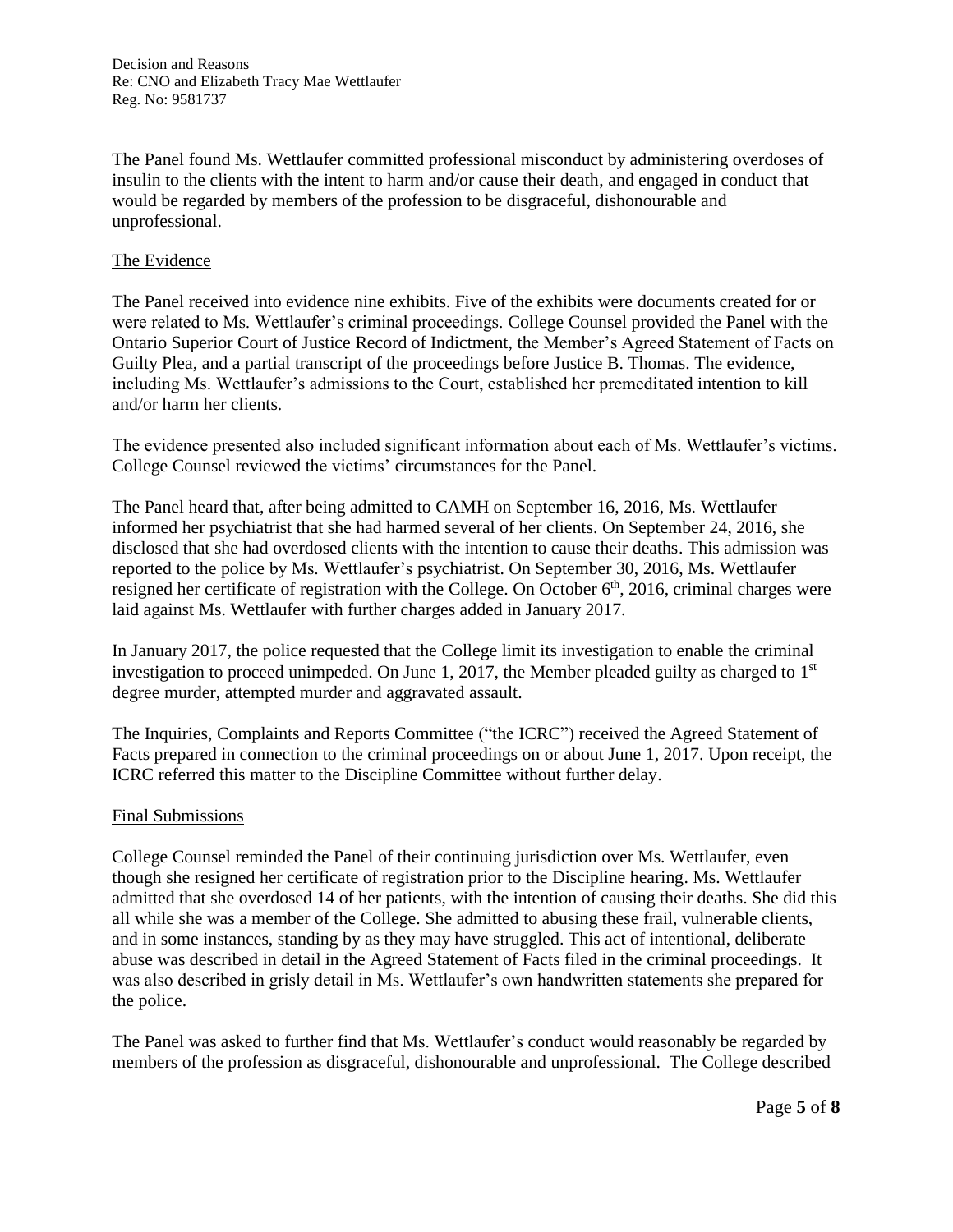Ms. Wettlaufer's actions, which have brought shame on the profession being both heinous and criminal.

### Decision

The College bears the onus of proving the allegations in accordance with the standard of proof, that being the balance of probabilities and based upon clear, cogent and convincing evidence.

Having considered the evidence and the onus and standard of proof, the Panel finds that the Member committed acts of professional misconduct as alleged in paragraphs 1 and 2 of the Notice of Hearing. The Panel finds that the Member physically abused her clients by administering overdoses of insulin with the deliberate intention to harm and/or cause their death. In particular, the Member's actions resulted in the deaths of eight clients in her care and the attempted harm of six others.

Further and without hesitation, the Panel finds that the Member's conduct would be regarded by members of the profession as unprofessional, dishonourable and disgraceful.

#### Reasons for Decision

This matter is shameful and unprecedented. It is the most egregious example of abuse and disgraceful conduct that this Panel has ever had to consider.

The Panel received overwhelming evidence confirming Ms. Wettlaufer's deliberate intentions to harm her patients. Ms. Wettlaufer admitted to this horrible conduct in her criminal proceedings.

There can be no doubt that Ms. Wettlaufer's actions constitute professional misconduct in the most egregious manner possible. Ms. Wettlaufer preyed on her victims, knowing that they were vulnerable and wholly unable to defend themselves against her murderous actions. This conduct is unprofessional, dishonourable and disgraceful. Ms. Wettlaufer has brought shame to her former profession.

In the course of the hearing, the College asked the Panel to make an order allowing for the release to the media and public of the exhibits filed without the need for a separate motion. The Panel made the order as requested. The exhibits were made available immediately after the conclusion of the hearing.

#### **Penalty**

#### Penalty Submissions

The College asked the Panel to issue an order revoking Ms. Wettlaufer's certificate of registration. In submissions, the College urged upon the Panel the need to strongly denounce Ms. Wettlaufer's reprehensible actions. The College explained that deterrence and public protection were of paramount concerns.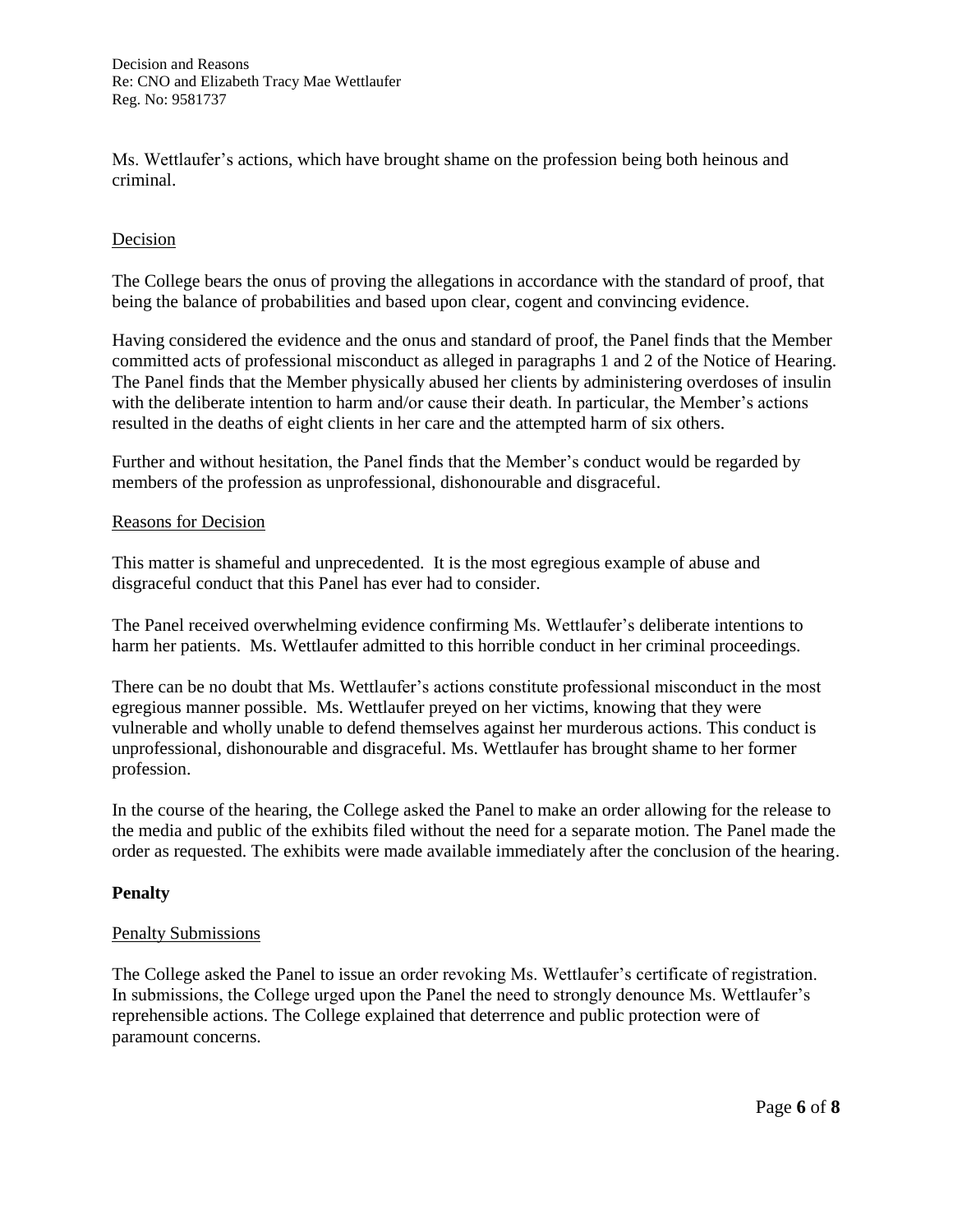Decision and Reasons Re: CNO and Elizabeth Tracy Mae Wettlaufer Reg. No: 9581737

While the College usually looks to an admission of guilt as a mitigating circumstance, in this case given the nature of the conduct, Ms. Wettlaufer's admission is of little significance.

The Panel heard that Ms. Wettlaufer had two prior interactions with the College. Firstly, in late 1995, Ms. Wettlaufer's employment was terminated after her employer found that she had taken a medication from her place of employment and that she then reported to work in a "dazed" state. There were no allegations of client harm at that time. In response to this report, the College initiated a health inquiry into the Member's capacity. There was evidence to suggest mental health and substance abuse issues. The matter was referred to Fitness to Practice Committee and on May 9, 1997, Ms. Wettlaufer admitted incapacity and submitted to terms, limitations and conditions on her certificate. These conditions included remaining alcohol and drug-free, remaining under supervision of a physician attending drug support specialist and group meetings, employer notification and submitting to urine sampling. Ms. Wettlaufer complied with her conditions, which were ultimately lifted in May 1998.

The second interaction Ms. Wettlaufer had with the College was as a result of a mandatory employer report the College received on or about May 1, 2014. Ms. Wettlaufer was reportedly terminated from Caressant Care, her place of employment on March 31, 2014. The employer notified the College that the termination occurred as a result of a medication error that put a client at risk. Specifically, it was reported that Ms. Wettlaufer administered insulin to one resident that belonged to another. In the course of its investigation, the College contacted the Director of Nursing at Caressant, who reported that Ms. Wettlaufer never denied the incident and took ownership for the error. The College determined that no further investigation was required. Given that the matter was not dealt with by the ICRC or referred to the Discipline Committee, the College was under a statutory duty to keep confidential the information about Ms. Wettlaufer's termination.

#### Penalty Decision

The Panel orders that the Executive Director immediately revoke the certificate of registration of Elizabeth Wettlaufer.

#### Reasons for Penalty Decision

The Panel received excerpts from the impact statements prepared by the family and friends of the victims and previously submitted to the Ontario Superior Court. These statements contain messages of love and admiration for Ms. Wettlaufer's victims. They also profoundly spoke to the devastation, shock, and anger felt by the victims' loved ones once they learned of the true cause of their deaths.

It is a privilege for members of this College to be the guardians of the public trust. The heinous actions by this one member have violated the public's confidence in the nursing profession and placed a stain on the many dedicated professionals who care for their clients with knowledge and compassion.

There is no other appropriate penalty in this case. Ms. Wettlaufer has lost the privilege of serving as a member of this profession. She breached the public trust in the most serious way possible.